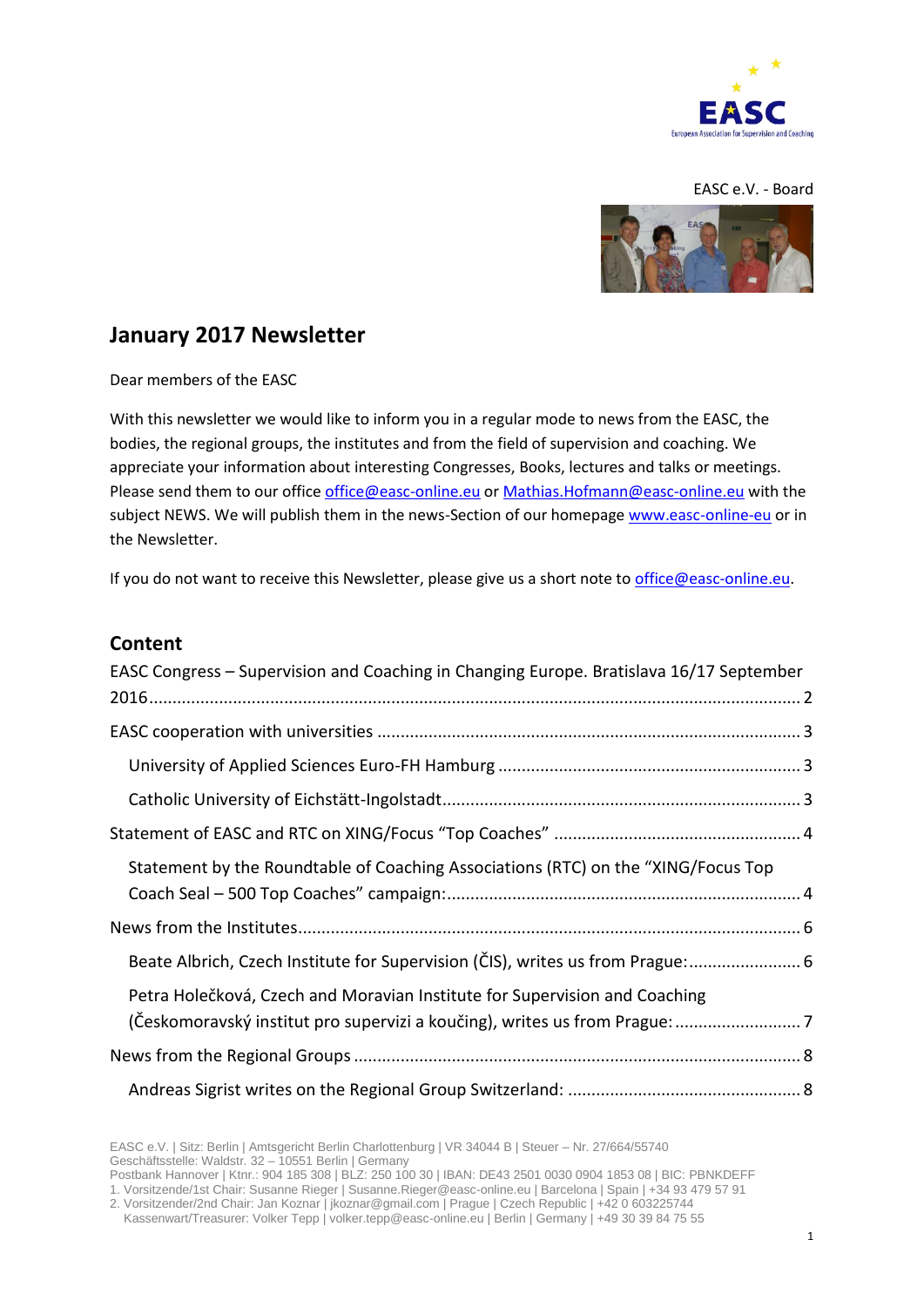

# <span id="page-1-0"></span>**EASC Congress – Supervision and Coaching in Changing Europe. Bratislava 16/17 September 2016**

The theme of this year's EASC Congress in Bratislava was the reception of supervision and coaching in Europe. More than a hundred participants from Slovakia, the Czech Republic, Austria, Switzerland, Germany, Poland, Spain, Hungary, Moldavia and other European countries met to attend excellent lectures and interesting discussions in the University of Bratislava. The *Research Institute of Child Psychology and Pathopsychology Bratislava* had done a great job organizing the congress under Alena Kopanyiova's leadership. As always, the congress thrived on the encounters and exchanges among professional coaches and supervisors from all over Europe.

The congress started on Friday, 16 September, subsequent to the Institutes' Meeting and the General Assembly. The situation of supervision and coaching in Europe was discussed in two keynote speeches. Michaela Judy presented the study "ECVision - Supervision and Coaching in Europe: Concept und Competences" by Michaela Judy and Wolfgang Knopf (see download area of EASC website). In her keynote address, Prof Siklova then discussed the concept of identity in the European context from a sociological perspective. In view of the double entity of the nation and the European Union, the following continues to hold true for Europe and the EU: "Graduation of difference is a big issue of identity". Ms Siklova presented some open questions that are important also for EASC: Where does Europe end in the East, where are the frontiers of the entity? What does this mean for the clearness of values? How to establish a format of the union? What is specific of a nationality in Europe and how can we delegate power to others? How to deal with the lack of identity in Europe?

On Friday evening, her theses were the first topic – followed by many others – that were discussed during the informal exchange over dinner and the convivial evening.

On Saturday morning, Frank Strikker (University of Applied Sciences Euro-FH of Hamburg) continued the keynotes with his view on the history and current understanding of coaching in Europe. He expects professional identity and professional conduct to determine differentiation in the vast field of coaching in future (for Frank Strikker's slides see download area of EASC website).

Also the further course of the congress – with its workshops and poster presentations on various different topics of coaches and supervisors in Europe as well as its discussions and

EASC e.V. | Sitz: Berlin | Amtsgericht Berlin Charlottenburg | VR 34044 B | Steuer – Nr. 27/664/55740 Geschäftsstelle: Waldstr. 32 – 10551 Berlin | Germany

Postbank Hannover | Ktnr.: 904 185 308 | BLZ: 250 100 30 | IBAN: DE43 2501 0030 0904 1853 08 | BIC: PBNKDEFF 1. Vorsitzende/1st Chair: Susanne Rieger | Susanne.Rieger@easc-online.eu | Barcelona | Spain | +34 93 479 57 91 2. Vorsitzender/2nd Chair: Jan Koznar | jkoznar@gmail.com | Prague | Czech Republic | +42 0 603225744

Kassenwart/Treasurer: Volker Tepp | volker.tepp@easc-online.eu | Berlin | Germany | +49 30 39 84 75 55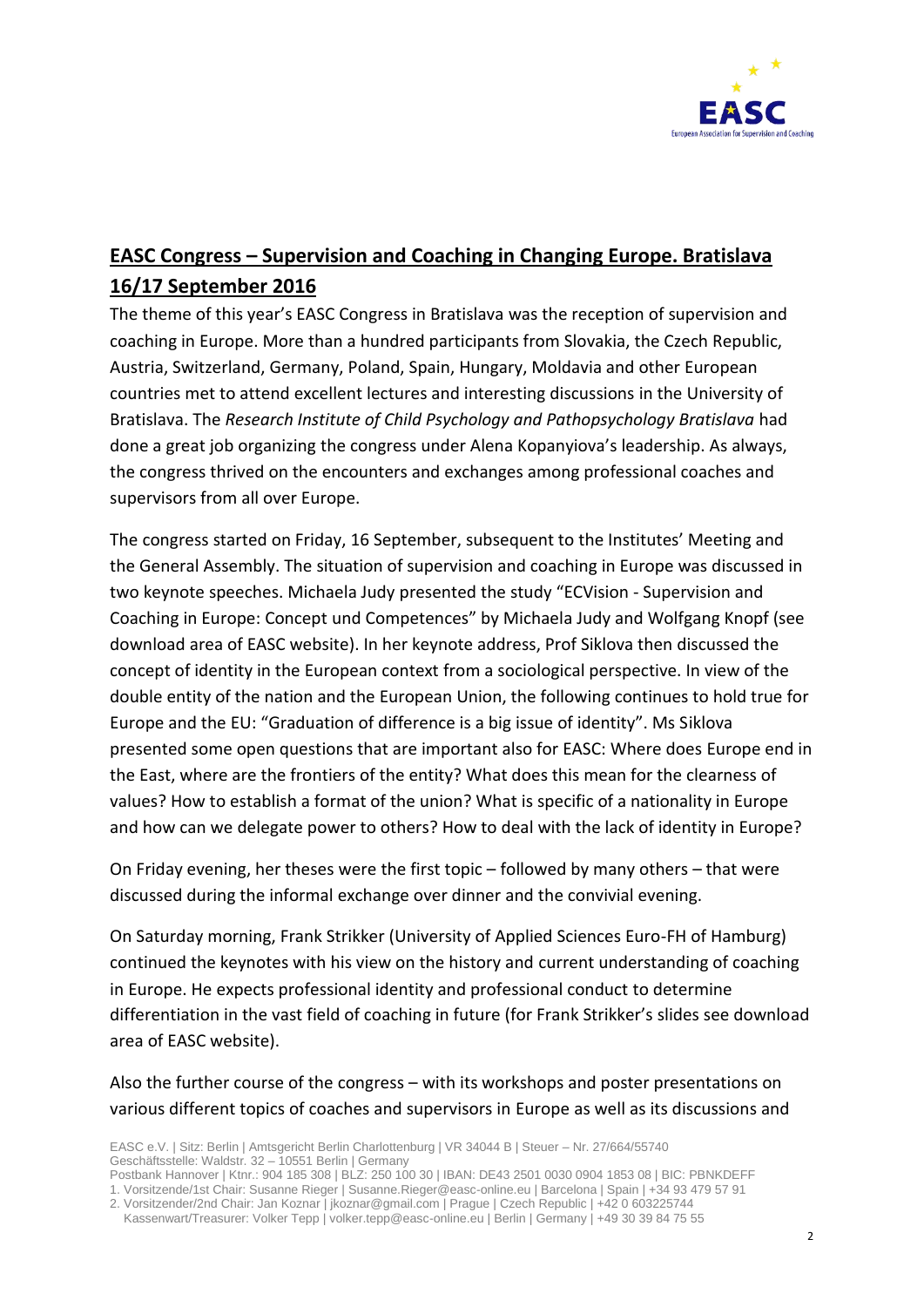

interdisciplinary and intercultural exchanges – was very informative and fruitful for the participants. The atmosphere in the workshops and during the breaks was excellent, and the feedback on contents as well as formats in the final World Café was very positive. Wishes regarding the further development of EASC expressed in the World Café referred to communication (and primarily direct meetings) and the preparation of the next conference on the one hand and the growth of EASC in Europe with a European identity and respect for diversity on the other hand (for the World Café documentation see download area of EASC website).

We plan to hold the next EASC Congress on 07 – 09 September 2018 in Barcelona.

# <span id="page-2-0"></span>**EASC cooperation with universities**

### <span id="page-2-1"></span>**University of Applied Sciences Euro-FH Hamburg**

After the successful start of the cooperation between EASC and the Master's programme in Business Coaching and Change Management of Euro-FH in Hamburg, for the second time now EASC is offering graduates recognition of their degree with EASC certification and membership. The next recognition seminar will take place on  $3^{\text{rd}}$  and 4<sup>th</sup> of march 2017 in Berlin. .

#### <span id="page-2-2"></span>**Catholic University of Eichstätt-Ingolstadt**

The Catholic University of Eichstätt-Ingolstadt would like to issue an EASC certificate together with the degree of their Master's programme in Coaching. The programme will meet the high quality requirements of EASC, and the University also intends to become a member of EASC as an institution or via the director of the programme. The plan is to involve mentoring trainers and mentoring coaches from EASC in the teaching, so if you are interested and meet the corresponding requirements, please contact the EASC Office. Some questions still need to be clarified, the Board is interested in a longer-term cooperation agreement with the University

EASC e.V. | Sitz: Berlin | Amtsgericht Berlin Charlottenburg | VR 34044 B | Steuer – Nr. 27/664/55740 Geschäftsstelle: Waldstr. 32 – 10551 Berlin | Germany

Postbank Hannover | Ktnr.: 904 185 308 | BLZ: 250 100 30 | IBAN: DE43 2501 0030 0904 1853 08 | BIC: PBNKDEFF 1. Vorsitzende/1st Chair: Susanne Rieger | Susanne.Rieger@easc-online.eu | Barcelona | Spain | +34 93 479 57 91 2. Vorsitzender/2nd Chair: Jan Koznar | jkoznar@gmail.com | Prague | Czech Republic | +42 0 603225744

Kassenwart/Treasurer: Volker Tepp | volker.tepp@easc-online.eu | Berlin | Germany | +49 30 39 84 75 55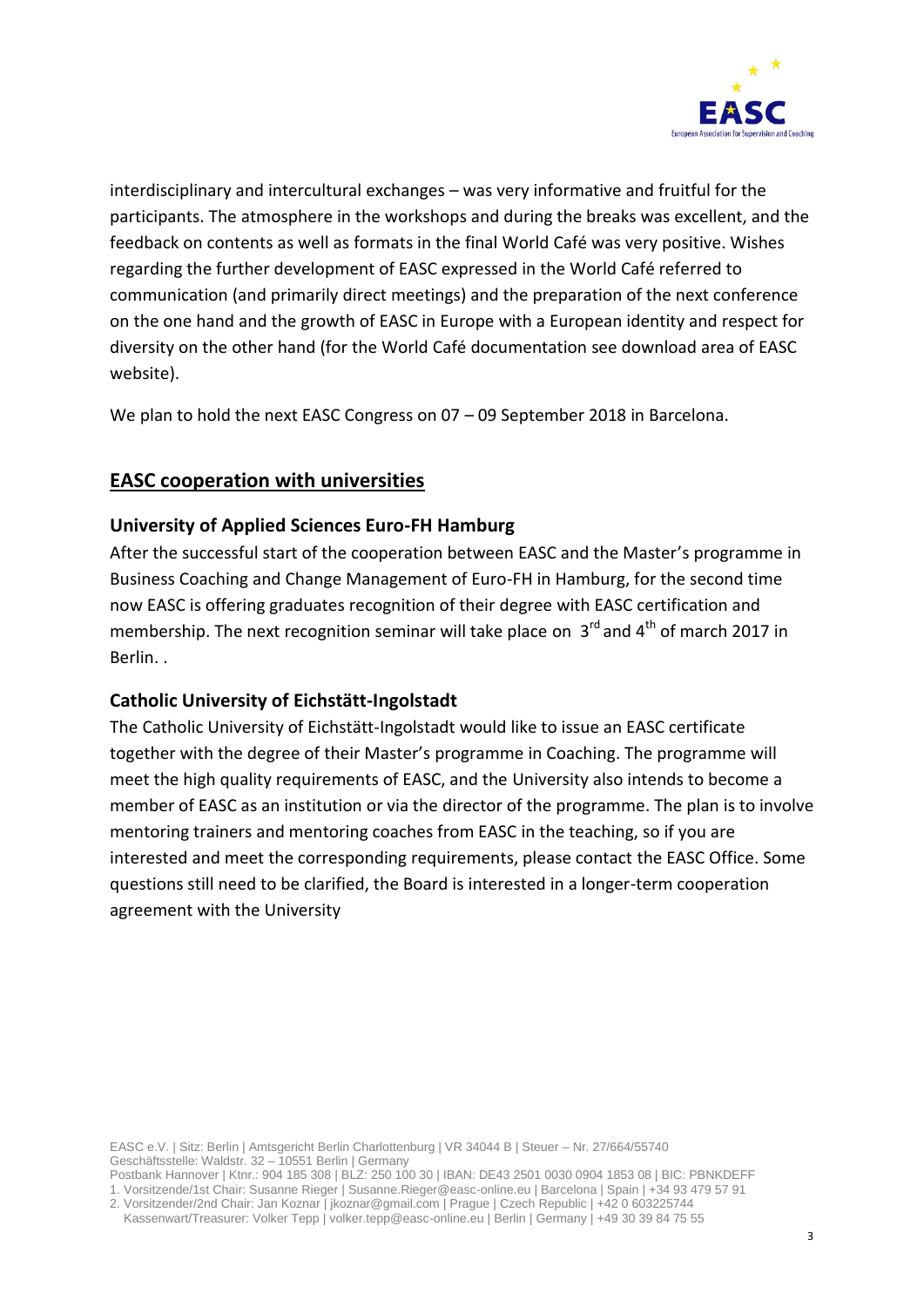

# <span id="page-3-0"></span>**Statement of EASC and RTC on XING/Focus "Top Coaches"**

The German news magazine Focus and the career network Xing want to offer "an orientation within the jumble of coaching" by listing 500 "TOP coaches". Nevertheless, the Roundtable of Coaching Associations (RTC), a consortium of the 13 largest coaching associations in Germany, considers that this joint project of Xing and Focus rather serves the initiators' market interests than a better transparency in the coaching market. In a joint statement, the coaching associations stress that the determination of top coaches on the basis of recommendations by colleagues or HR staff only is not helpful. They refer to their paper "Profession: Coach", which was presented to the public last year and offers clients as well as contracting entities an orientation on core questions with regard to coaching. The Roundtable of Coaching Associations recommends contracting coaching experts designated as such by the associations instead of relying on the lists of Xing or Focus.

The Roundtable of Coaching Associations has published the following statement on this issue, which you can also download from our download area.

# <span id="page-3-1"></span>**Statement by the Roundtable of Coaching Associations (RTC) on the "XING/Focus Top Coach Seal – 500 Top Coaches" campaign:**

Time and again issues arise that the (coaching) world really doesn't need, as they bring unrest into the coaching market and create annoyances among us in the ICF, too, because they try to discredit genuine and professional endeavours beyond the boundaries of coaching associations.

While the coaching associations, collaborating in the Roundtable of Coaching Associations (RTC), have been working on transparency in the unprotected coaching market for many years, have written a corresponding position paper and are making tremendous efforts to improve measurability of coaching, all this doesn't seem to be relevant to Focus/XING.

A "Coach Seal" is launched here just like that. It is true that the applied selection criteria are not transparent, but in return the market now has 500 so-called "TOP coaches". (The fact that the list clearly contains many coaches who do professional work is uncontroversial. But these were well-known as professionals and recommended also before the campaign.)

These "TOP coaches" have been "determined" via surveys among colleagues and customers only. And it is not visible who has recommended whom.

The ICF Germany considers that the way in which Fokus/XING proceeded should be viewed in a critical light particularly due to the following reasons:

EASC e.V. | Sitz: Berlin | Amtsgericht Berlin Charlottenburg | VR 34044 B | Steuer – Nr. 27/664/55740 Geschäftsstelle: Waldstr. 32 – 10551 Berlin | Germany

Postbank Hannover | Ktnr.: 904 185 308 | BLZ: 250 100 30 | IBAN: DE43 2501 0030 0904 1853 08 | BIC: PBNKDEFF 1. Vorsitzende/1st Chair: Susanne Rieger | Susanne.Rieger@easc-online.eu | Barcelona | Spain | +34 93 479 57 91

<sup>2.</sup> Vorsitzender/2nd Chair: Jan Koznar | jkoznar@gmail.com | Prague | Czech Republic | +42 0 603225744 Kassenwart/Treasurer: Volker Tepp | volker.tepp@easc-online.eu | Berlin | Germany | +49 30 39 84 75 55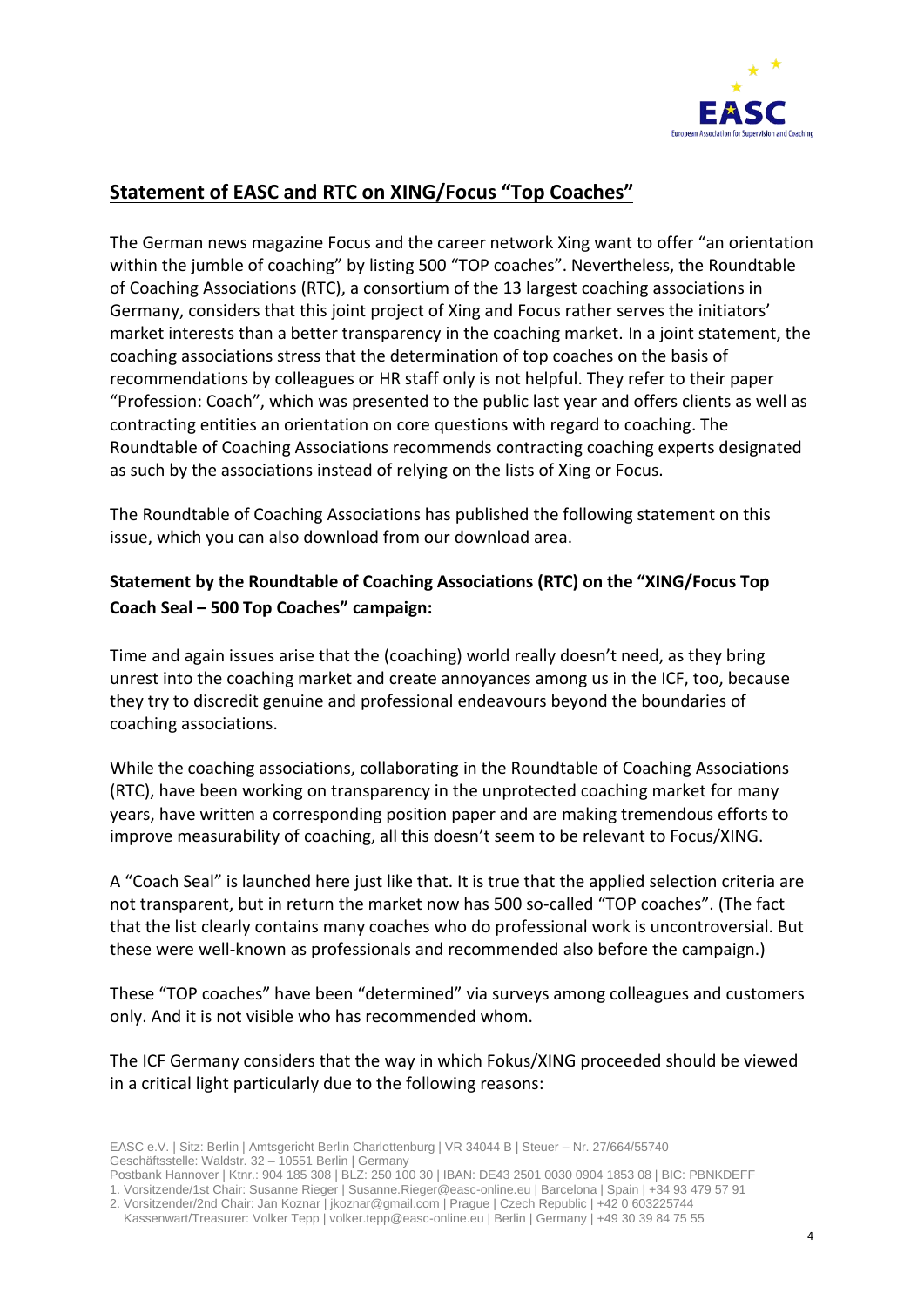

It is a very obvious and not a very smart business model: if the chosen coaches want to use the seal, which has been awarded even to the surprise of many of them, they will have to pay 5,000.- euro per year – an investment for what? Over time this adds up. It would surely have been appropriate to ask beforehand if the affected parties wanted to be included in the list under these conditions.

Some time ago XING developed a platform on which a coach profile was created for all XING members who were even remotely linked to coaching / therapy / consulting – without asking them. This mingling of professional titles resulted in the lordly sum of more than 130,000 "coaches". Thus, a total of 32,000 "coaches" are currently listed for Berlin, Hamburg and Munich alone. This is particularly interesting as sound studies assess the total of professional coaches in Germany to amount to a mere 10,000, approximately.

The XING representatives attending a meeting with representatives of the Roundtable of Coaching Associations in April 2016 were not able to mention any quality criteria used for the selection of the profiles. This comes as no surprise and explains the noticeable arbitrariness in using the term "coach".

A discussion with several members of our association showed that they are annoyed and, in response, want to delete their own coaching profile on XING as soon as possible. An understandable decision, since this method and the mingling with thousands of self-declared "coaches" on a website can absolutely turn out to be bad for business.

#### **Apart from that, what will happen next?**

The Roundtable of Coaching Associations (RTC), which is currently composed of the thirteen biggest coaching associations in Germany, represents about 40,000 members. Among them are approximately 70 percent of the professional coaches based in Germany.

In 2015 the RTC published the position paper "Profession: [Coach](http://www.roundtable-coaching.eu/wp-content/uploads/2015/03/RTC-Profession-Coach-2015-03-19-Positionspapier.pdf)". It is now an important task of this community of interests to disseminate the fundamental statements on the profession of coaches contained therein with more effectiveness in the market.

The RTC as well as each association for itself will continue to actively campaign for the application of transparent criteria when selecting a professional coach. But real professionals of the trade can be identified already today:

 Coaches have learned their trade, i.e. they are not self-declared but have passed a valid and comprehensive training in coaching. They have proven their qualification in certification courses and continue to develop their competences. They have committed themselves to measurable quality standards and ethical guidelines and

<sup>2.</sup> Vorsitzender/2nd Chair: Jan Koznar | jkoznar@gmail.com | Prague | Czech Republic | +42 0 603225744

Kassenwart/Treasurer: Volker Tepp | volker.tepp@easc-online.eu | Berlin | Germany | +49 30 39 84 75 55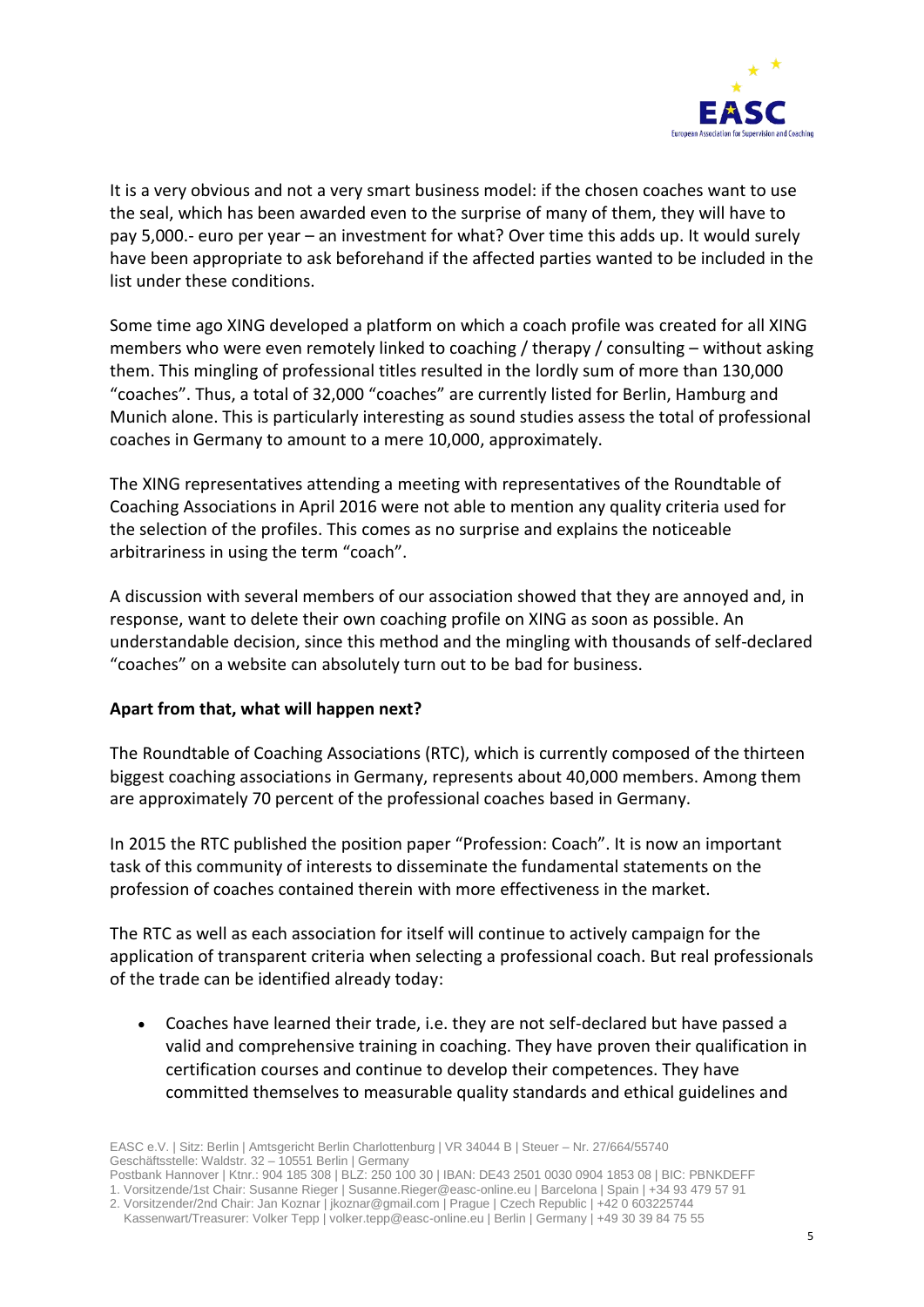

delimit their work transparently from expert consulting, therapy or sheer further education.

- Coaches have sufficient practical experience and are able to prove this in the ICF this happens automatically within the context of the certification processes.
- Coaches and clients need to harmonize. Whether the chemistry is right and whether there is a basis for a trustful and effective cooperation will only turn out in the setting/initial meeting.

The associations of the RTC are happy to take on the task of explaining these aspects transparently. Here evaluation criteria are always open and transparent to all market participants.

# <span id="page-5-0"></span>**News from the Institutes**

### <span id="page-5-1"></span>**Beate Albrich, Czech Institute for Supervision (ČIS), writes us from Prague:**

On the 22nd of October we had the supervision examination. We examined 13 persons and we are happy to announce them as new supervisors of the Czech Institute for Supervision/ČIS. With us we had Reinhild Schweer from the EASC, with her expert view on the examination.

**Examination date**: 22 October 2016

**Coordinator**: Training Supervisor: Jan Pfeiffer (EASC/ ČIS)

**Mediator:** Mentoring Supervisor: Beate Albrich (EASC, ČIS)

#### **Examination board**:

Training Supervisor: Reinhild Schweer (EASC)

Training Supervisors: Helena Fišerová (ČIS) and Blanka Čepická (EASC/ ČIS)

Mentoring Supervisors: Zuzana Foitova (ČIS), Hana Bohačková (ČIS)

Supervisors: Z. Morhaupt, I. Kolařová, I. Čierna

New Supervisors ČIS:

EASC e.V. | Sitz: Berlin | Amtsgericht Berlin Charlottenburg | VR 34044 B | Steuer – Nr. 27/664/55740 Geschäftsstelle: Waldstr. 32 – 10551 Berlin | Germany Postbank Hannover | Ktnr.: 904 185 308 | BLZ: 250 100 30 | IBAN: DE43 2501 0030 0904 1853 08 | BIC: PBNKDEFF

1. Vorsitzende/1st Chair: Susanne Rieger | Susanne.Rieger@easc-online.eu | Barcelona | Spain | +34 93 479 57 91

2. Vorsitzender/2nd Chair: Jan Koznar | jkoznar@gmail.com | Prague | Czech Republic | +42 0 603225744

Kassenwart/Treasurer: Volker Tepp | volker.tepp@easc-online.eu | Berlin | Germany | +49 30 39 84 75 55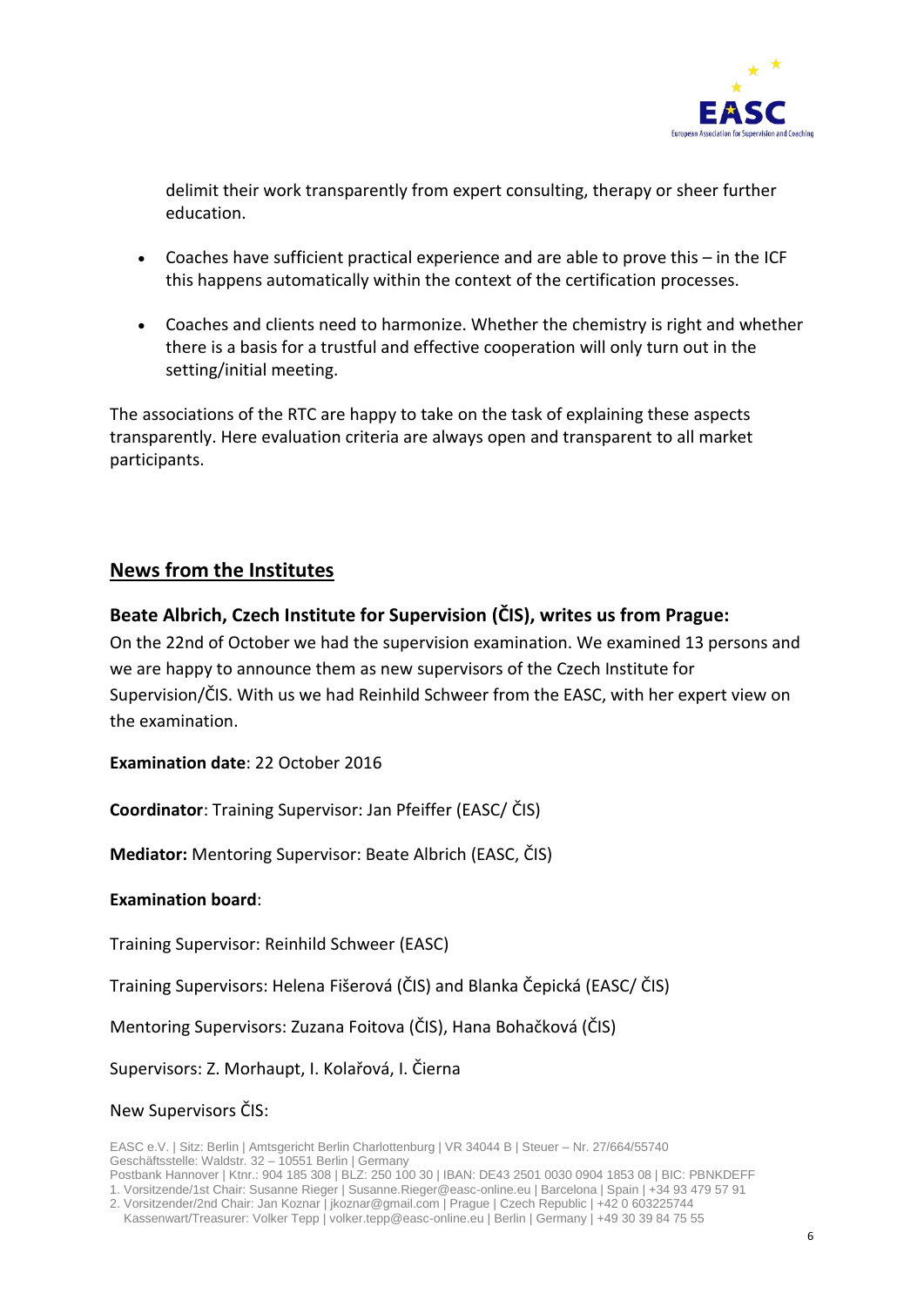

Marie Gabriela Lhotová Gabriela Mahrová Ondřej Počarovský Petr Vácha Matěj Lipský Alena Večeřová Procházková Jan Kulhánek Josef Radimecký Dagmar Konečná Barbora Nováková Krejčí Michal Vybíral David Cichák and Jan Rajchl.

# <span id="page-6-0"></span>**Petra Holečková, Czech and Moravian Institute for Supervision and Coaching (Českomoravský institut pro supervizi a koučing), writes us from Prague:**

Report on examination in supervision

3 – 4 November 2016, Prague, the Czech Republic, Czech and Moravian Institute for Supervision and Coaching.

**Trainers:** PhDr. Marie Henková, – member of EASC, doc. PhDr. Jan Kožnar, CSc. – member of EASC.

Number of training participants: 22, Number of examinees: 15

**Coordinator / administrator**: MUDr. Petra Holečková, Ph.D., MBA – member of EASC

**Administrators**: PhDr. Lenka Kábelová – member of EASC, Mgr. Pavel Vítkovský – member of **FASC** 

**Mediator**: MUDr. Jan Pfeiffer – member of EASC

**Examiners**: Chairwoman – MUDr. Pavla Hellerová – member of EASC, Chairman – PaedDr. Ivo Kalvínský – member of EASC

Members of committees: Beate Albrich – member of EASC, MUDr. Jiří Bartoš – member of EASC, PhDr. Václava Masáková, PhDr. Jiří Libra

Postbank Hannover | Ktnr.: 904 185 308 | BLZ: 250 100 30 | IBAN: DE43 2501 0030 0904 1853 08 | BIC: PBNKDEFF 1. Vorsitzende/1st Chair: Susanne Rieger | Susanne.Rieger@easc-online.eu | Barcelona | Spain | +34 93 479 57 91

<sup>2.</sup> Vorsitzender/2nd Chair: Jan Koznar | jkoznar@gmail.com | Prague | Czech Republic | +42 0 603225744 Kassenwart/Treasurer: Volker Tepp | volker.tepp@easc-online.eu | Berlin | Germany | +49 30 39 84 75 55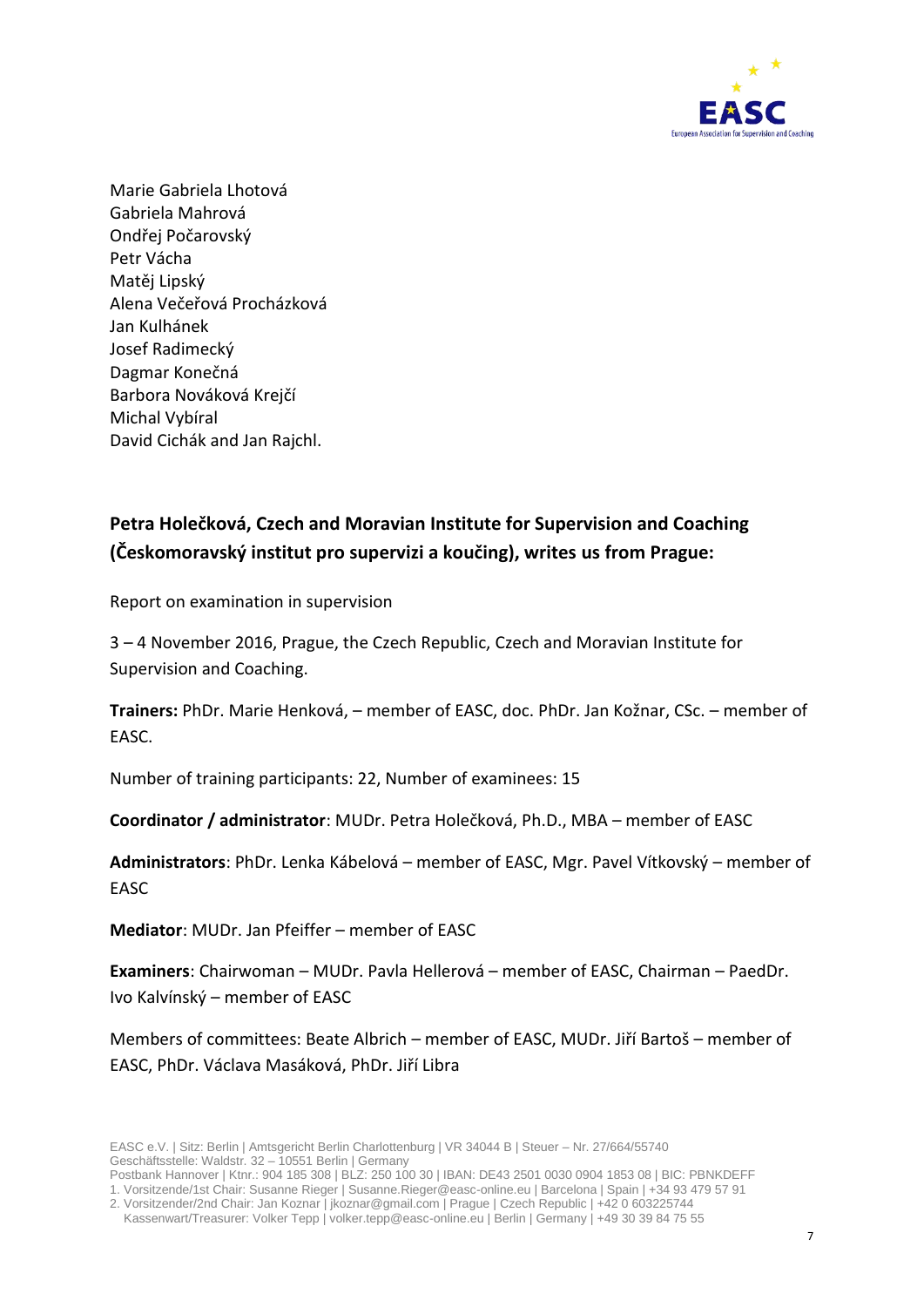

15 examinees passed the exam:

| Dagmar    | Borovičková      |
|-----------|------------------|
| Iva       | Burešová         |
| Jitka     | Cápalová         |
| Pavel     | Dosoudil         |
| Jakub     | Dvořák           |
| Bohdana   | Košťálová        |
| Lucie     | Myšková          |
| Veronika  | Pavlas Martanová |
| Petra     | Ptáček           |
| Věra      | Rašková          |
| Libor     | Širůček          |
| Magdaléna | Štochlová        |
| Ingrid    | Štroblová        |
| Eva       | Tošnerová        |
| Veronika  | Víchová          |

# <span id="page-7-0"></span>**News from the Regional Groups**

#### <span id="page-7-1"></span>**Andreas Sigrist writes on the Regional Group Switzerland:**

2016 annual report – EASC Regional Group Switzerland

We agreed the dates for the meetings in 2016 during our last meeting in 2015. We then sent the dates to all EASC graduates in Switzerland, thus giving them the chance to get involved in the Regional Group. In 2016 we were 14 persons, who then met three times.

We defined the following as possible contents:

- Specialist lectures with discussions
- Laboratory tests
- Talking shop
- Consulting among colleagues
- Coaching sessions
- Supervision sessions

EASC e.V. | Sitz: Berlin | Amtsgericht Berlin Charlottenburg | VR 34044 B | Steuer – Nr. 27/664/55740 Geschäftsstelle: Waldstr. 32 – 10551 Berlin | Germany Postbank Hannover | Ktnr.: 904 185 308 | BLZ: 250 100 30 | IBAN: DE43 2501 0030 0904 1853 08 | BIC: PBNKDEFF 1. Vorsitzende/1st Chair: Susanne Rieger | Susanne.Rieger@easc-online.eu | Barcelona | Spain | +34 93 479 57 91

2. Vorsitzender/2nd Chair: Jan Koznar | jkoznar@gmail.com | Prague | Czech Republic | +42 0 603225744 Kassenwart/Treasurer: Volker Tepp | volker.tepp@easc-online.eu | Berlin | Germany | +49 30 39 84 75 55